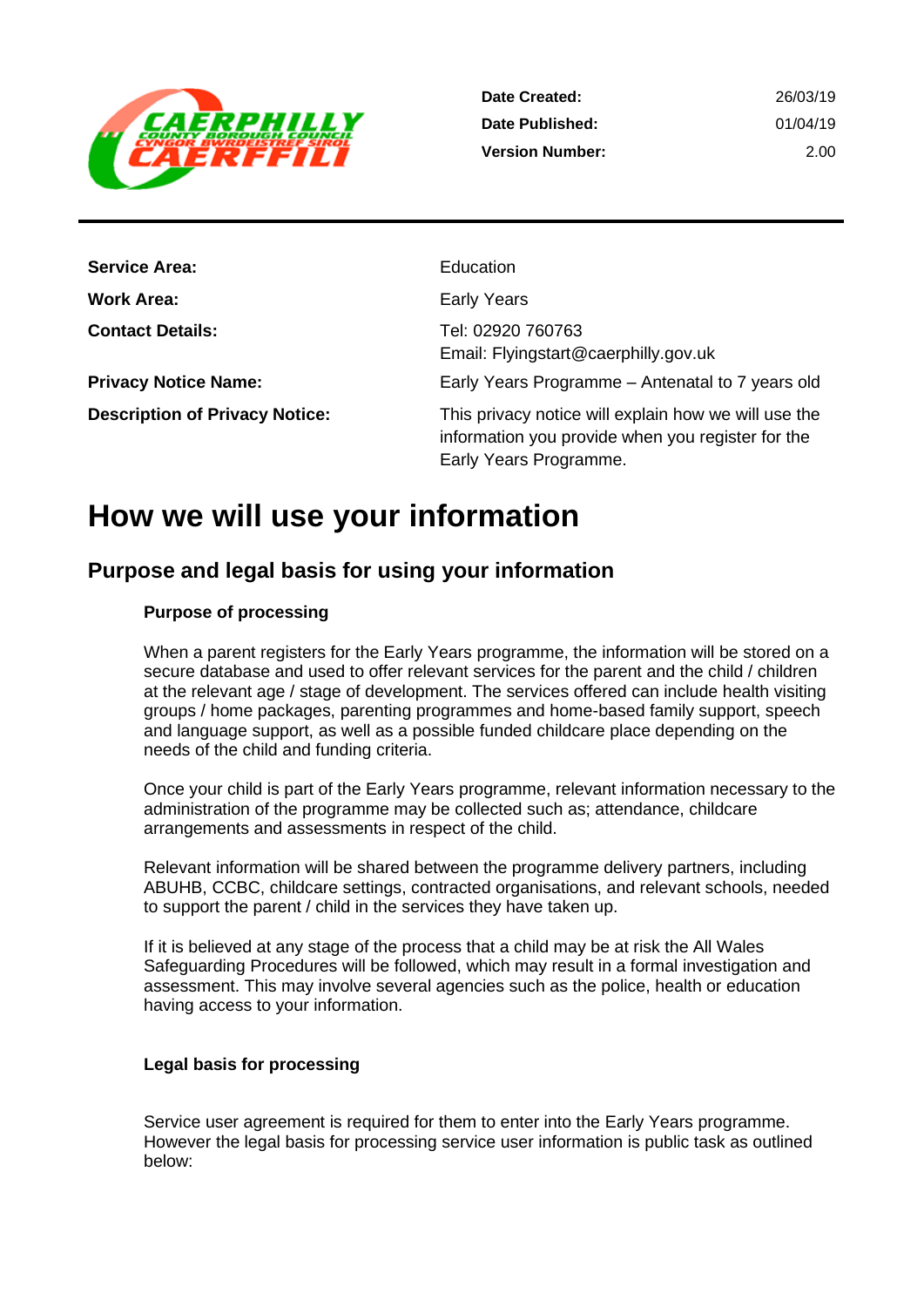In order for the processing of personal data to be lawful under the General Data Protection Regulations 2016, a valid condition from Article 6 of the Regulations must be identified, which is outlined below:

1e. processing is necessary for the performance of a task carried out in the public interest or in the exercise of official authority vested in the controller;

Data Protection legislation provides extra protection for "special category personal data'. If any data falls within these categories additional conditions for processing must be identified. .

Data Protection Act 2018 – Schedule 1 – Part 2

- 6 (1) This condition is met if the processing—
	- (a) is necessary for a purpose listed in sub-paragraph (2), and
	- (b) is necessary for reasons of substantial public interest.
	- (2) Those purposes are—
		- (a) the exercise of a function conferred on a person by an enactment or rule of law;
		- (b) the exercise of a function of the Crown, a Minister of the Crown or a government department.

The function conferred on a person (CCBC) by an enactment or rule of law relevant to the above conditions is set out in the:

**Well-Being of Future Generations (Wales) Act 2015,** which sets seven well-being goals to show the kind of Wales we want to see and places a legal obligation on public authorities to work to achieve these goals which includes:

- A prosperous Wales
- A healthier Wales
- A more equal Wales

**The Social Services and Well-being (Wales) Act 2014,** which places a well-being duty on those subject to the Act to promote the well-being of –

- (a) people who need care, and
- (b) carers who need support

#### **Who will have access to your information**

#### **Identity of Data Controller and Data Protection Officer**

The Data Controller for your information is Caerphilly County Borough Council. The Data Protection Officer is:

Ms Joanne Jones Corporate Information Governance Manager / Data Protection Officer Email: dataprotection@caerphilly.gov.uk Tel: 01443 864322

Other Data Controllers may also be responsible for your information, depending on the specific circumstances. Please contact the Service Area for further information.

#### **Details of main users of your information**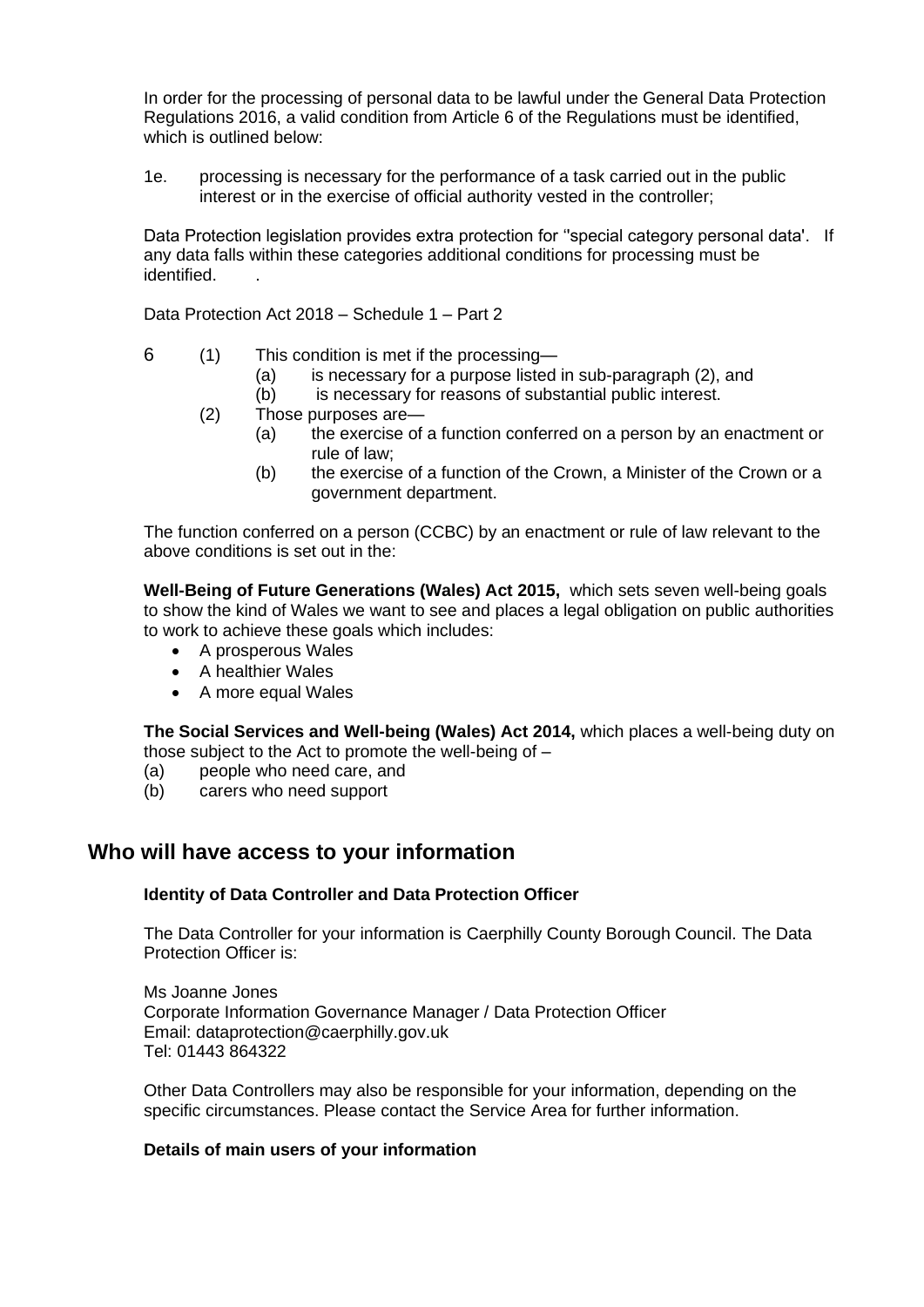The main user of your information is Early Years. However due to the nature of the programme your information may be shared with others service areas within Caerphilly County Borough Council and other organisations.

#### **Details of any sharing of your information within Caerphilly county borough council**

Registration details will be shared within the Early Years team to ensure families are offered the full Early Years programme which may include:

- Administration team for sending out service invites at the relevant age / stage
- Childcare settings to invite families to sign up for childcare, depending on need
- Speech and Language team to support speech and language plans and transition to school
- Family Support team to offer group or home based support

Information may be shared with Council Tax department to confirm address is in the Early Years area.

All information received is entered on the Education database and will be shared as relevant with other teams in Education including admissions, ALN officers, Education Psychology to support a child's transition into Foundation Phase / primary school.

Information may be shared with Families First delivery partners if necessary.

#### **Details of any sharing of your information with other organisations**

Registration details may be shared with delivery partners to ensure families are offered relevant Early Years services, including:

- Aneurin Bevan University Health Board midwifery, health visiting, health outreach team, speech and language therapist to support public health messages and interventions
- Gwent Association of Voluntary Organisations play team and Homestart play team for delivery of speech and language groups
- Parent Network to invite parents to local parent forum
- Early Years relevant registered Childcare providers to invite families to sign up for childcare
- Schools to support the child's transition to nursery and/or school

Your anonymised information may be shared with Welsh Government / Sail Databank (working on behalf of Welsh Government) in order to produce anonymised statistical information for the purposes of improving health, well-being and services within Wales. Further information on this project is available via their website: [www.saildatabank.com/faq/](http://www.saildatabank.com/faq/)

If it is believed at any stage of the process that a child may be at risk the All Wales Child Protection Procedures will be followed, which may result in a formal investigation and assessment. This may involve several agencies such as the police, health or education having access to your information.

#### **Details of any external data processors**

- Aneurin Bevan University Health Board
- Gwent Association of Voluntary Organisations
- Homestart
- Parent Network
- Relevant registered Childcare providers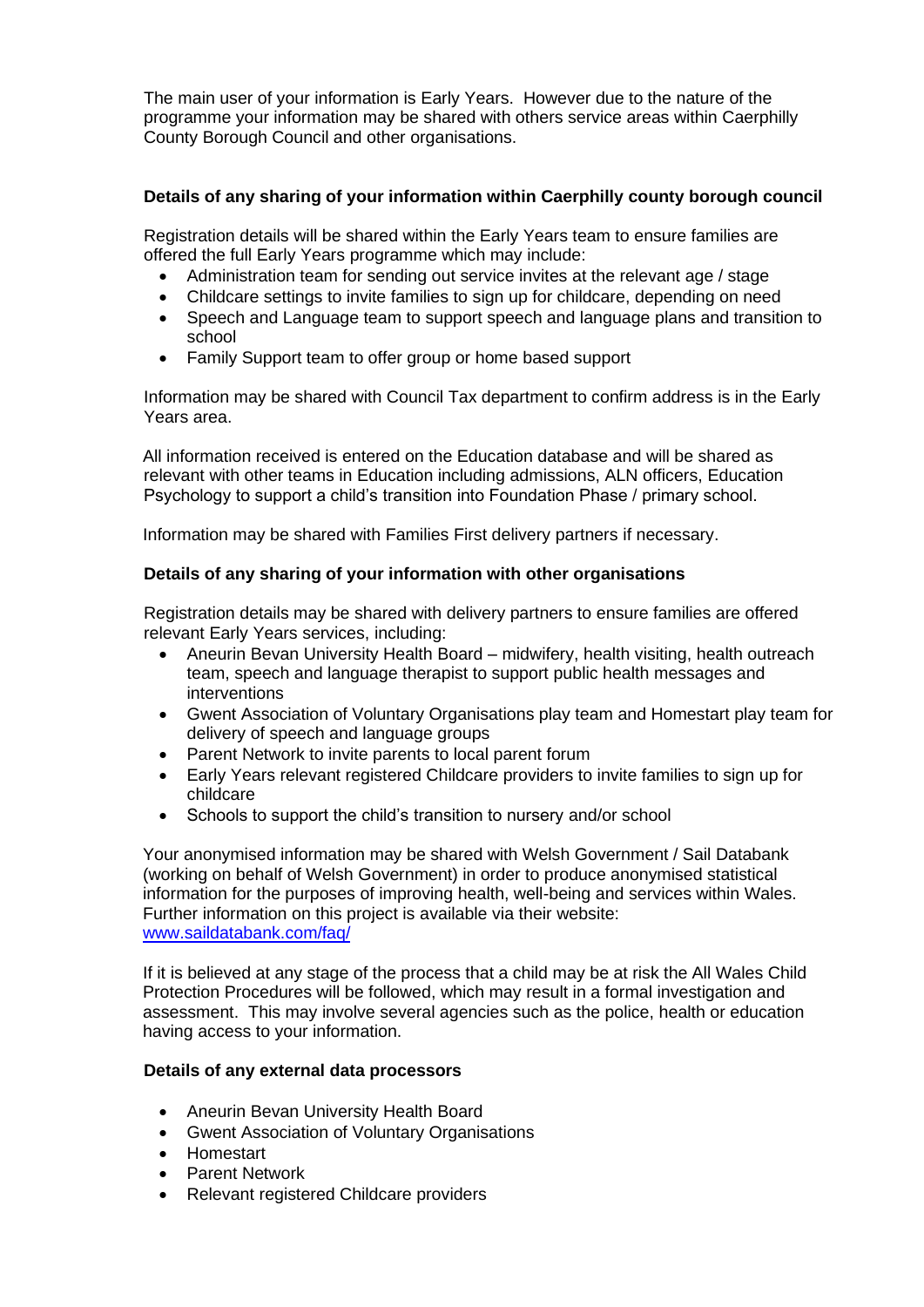## **How long will we retain your information**

#### **Details of retention period**

How long Caerphilly County Borough Council retains information is determined through statutory requirements or best practice. The information we hold forms part of the child's Education Record and will be retained until the child's 25<sup>th</sup> birthday.

We will keep all your information secure, whether held electronically or paper copies. Your information will only be kept for a specific period of time, after which it will be securely destroyed according to the Council's Record Retention & Disposal Policy.

## **Your Rights (Inc Complaints Procedure)**

#### **Your rights under the Data Protection**

Data Protection gives data subjects (those who the information is about) a number of rights:

- The right of subject access Application forms for this process are available on our website: [SAR Form](http://www.caerphilly.gov.uk/CaerphillyDocs/Council-and-democracy/sar_form.aspx)
- The right to be informed
- The right of rectification
- The right to erasure
- The right to restrict processing
- The right to object
- The right to data portability
- Rights in relation to automated decision making and profiling.

Further information on your rights is available from: [www.ico.org.uk.](http://www.ico.org.uk/)

To enact your rights please contact the service area detailed on the top of this form.

#### **Complaints Procedure**

If you are unhappy with the way that Caerphilly County Borough Council has handled your request / information, you have the right of complaint. Please contact the Service Area detailed at the top of this document outlining your issues.

If you remain unhappy you also have a right of complaint to the Information Commissioner's Office. Please follow this link for further information on the complaints process.

[www.caerphilly.gov.uk/My-Council/Data-protection-and-freedom-of-information/Questions](http://www.caerphilly.gov.uk/My-Council/Data-protection-and-freedom-of-information/Questions-and-complaints)[and-complaints](http://www.caerphilly.gov.uk/My-Council/Data-protection-and-freedom-of-information/Questions-and-complaints)